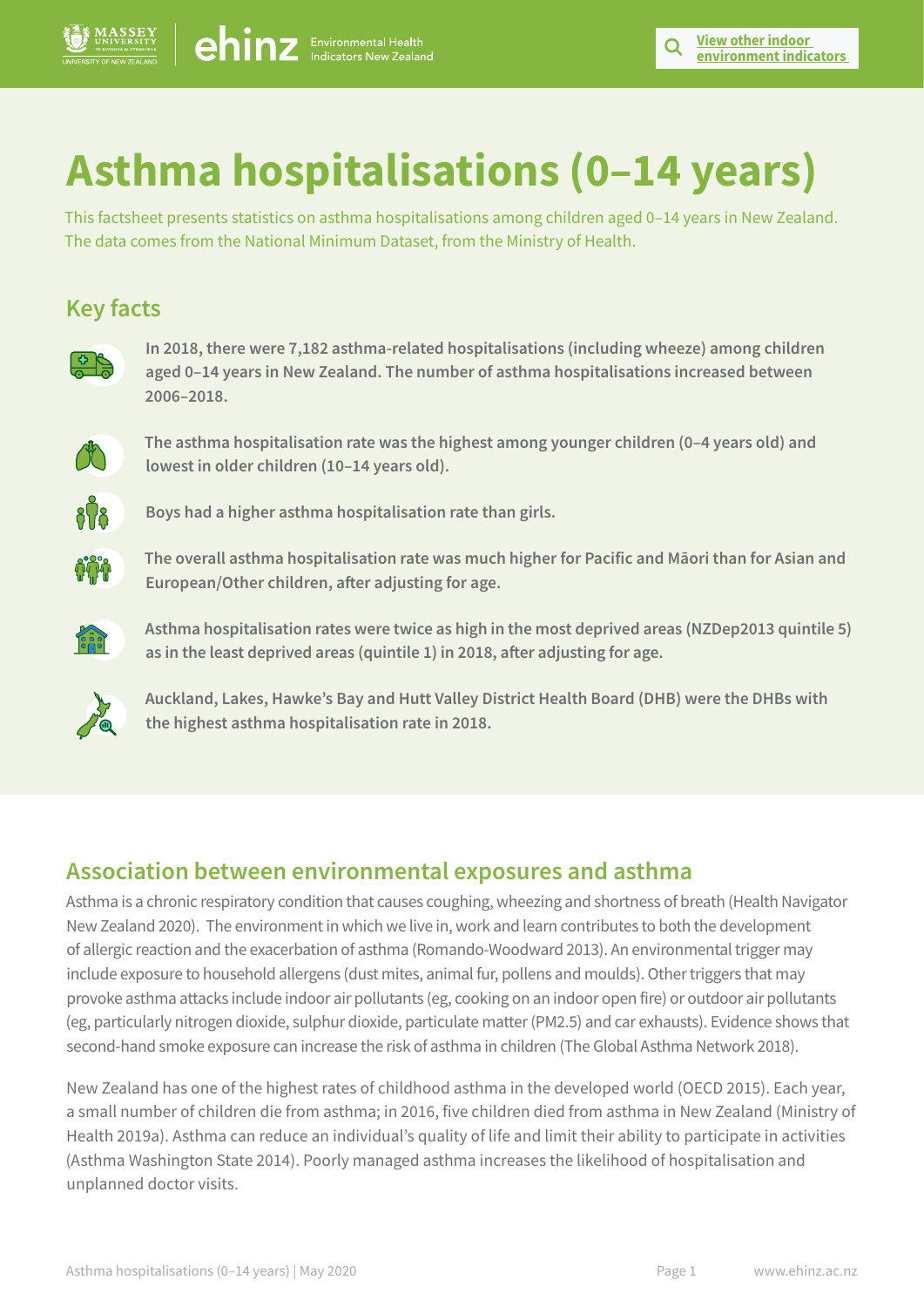# **Over 7,000 hospitalisations for childhood asthma in 2018**

In 2018, there were 7,182 asthma-related hospitalisations among children aged 0–14 years in New Zealand. These hospitalisations represented an age-standardised rate of 779 per 100,000. This is a 65% increase from 2002 (473 per 100,000) to 2018 (Figure 1).



#### **Figure 1: Asthma hospitalisations in children aged 0–14 years, by sex, 2001–2018 (age-standardised rate per 100,000)**

**Source:** National Minimum Dataset

Boys had higher asthma hospitalisations rates than girls. In 2018, the age-standardised rate was 927 per 100,000 for boys, compared with 623 per 100,000 for girls. This pattern is similar to those seen in previous years.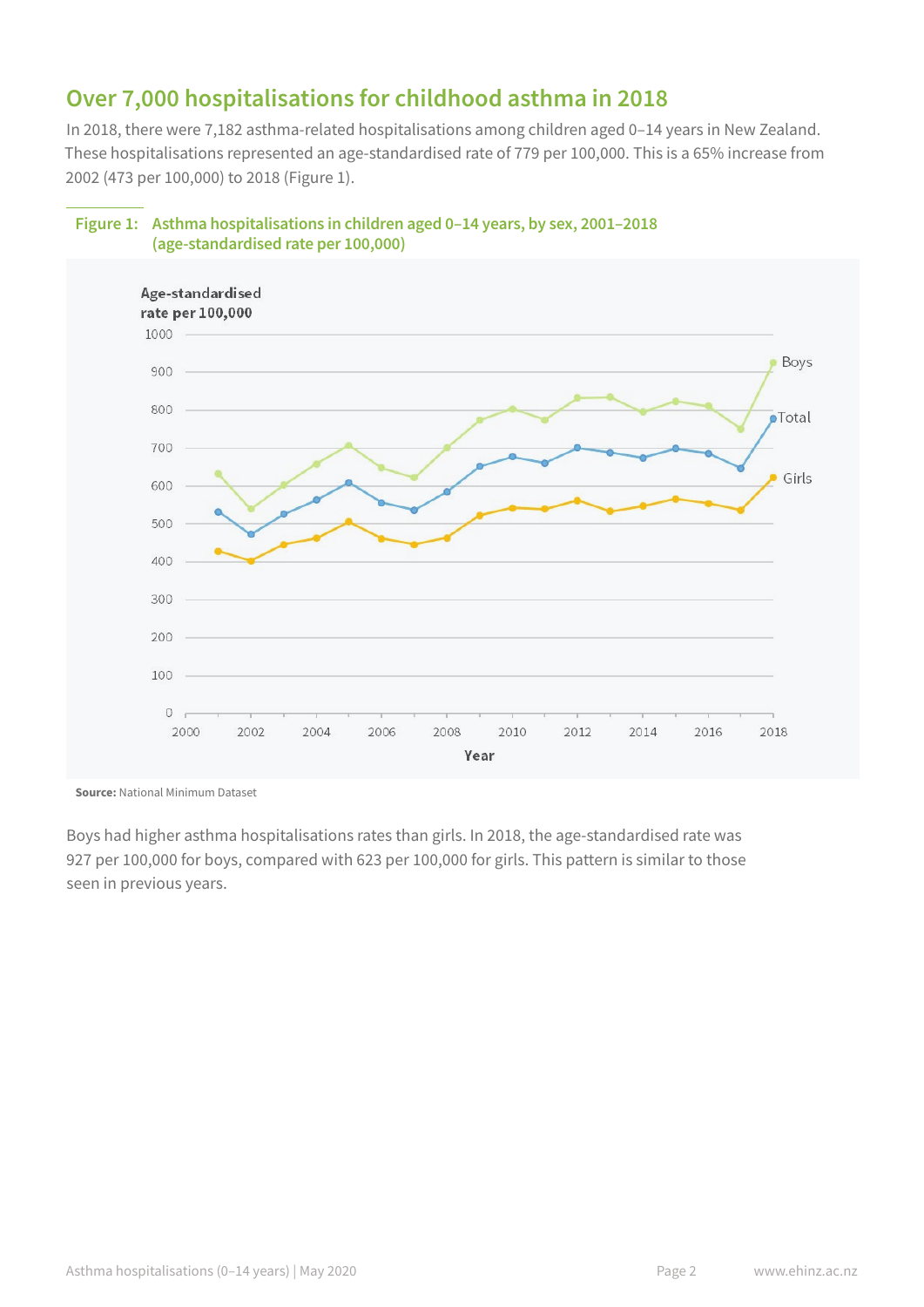# **Younger children had higher asthma hospitalisation rates**

Children aged 0–4 years had the highest asthma hospitalisation rate (1,652 per 100,000) compared with children aged 5–9 years (487 per 100,000) and children aged 10–14 years (176 per 100,000). The difference between boys and girls was largest for young children, with boys aged 0–4 years having a hospitalisation rate 1.6 times as high (2,033 per 100,000) as girls of the same age (1,251 per 100,000).



#### **Figure 2: Asthma hospitalisation rates, children aged 0–14 years, by age group and sex, 2018 (crude rate per 100,000)**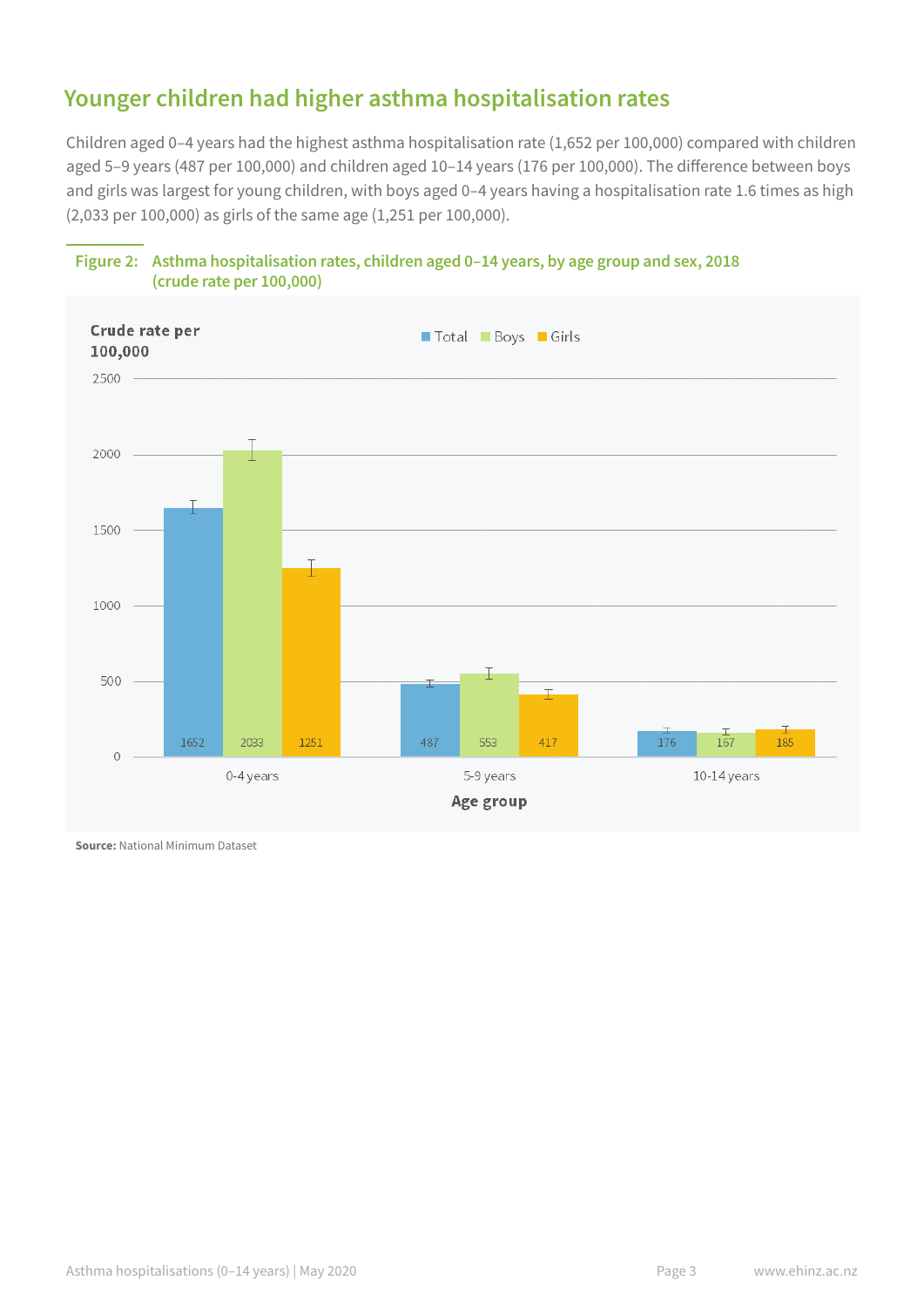# **Pacific and Māori children have higher asthma hospitalisation rates**

Asthma hospitalisation rates were highest among Pacific and Māori children compared with Asian and European/Other children, after controlling for age (Figure 3). Pacific children were three times (1,540 per 100,000), and Māori children were two times (1,040 per 100,000) as likely to be hospitalised for asthma as European/Other (504 per 100,000) children.



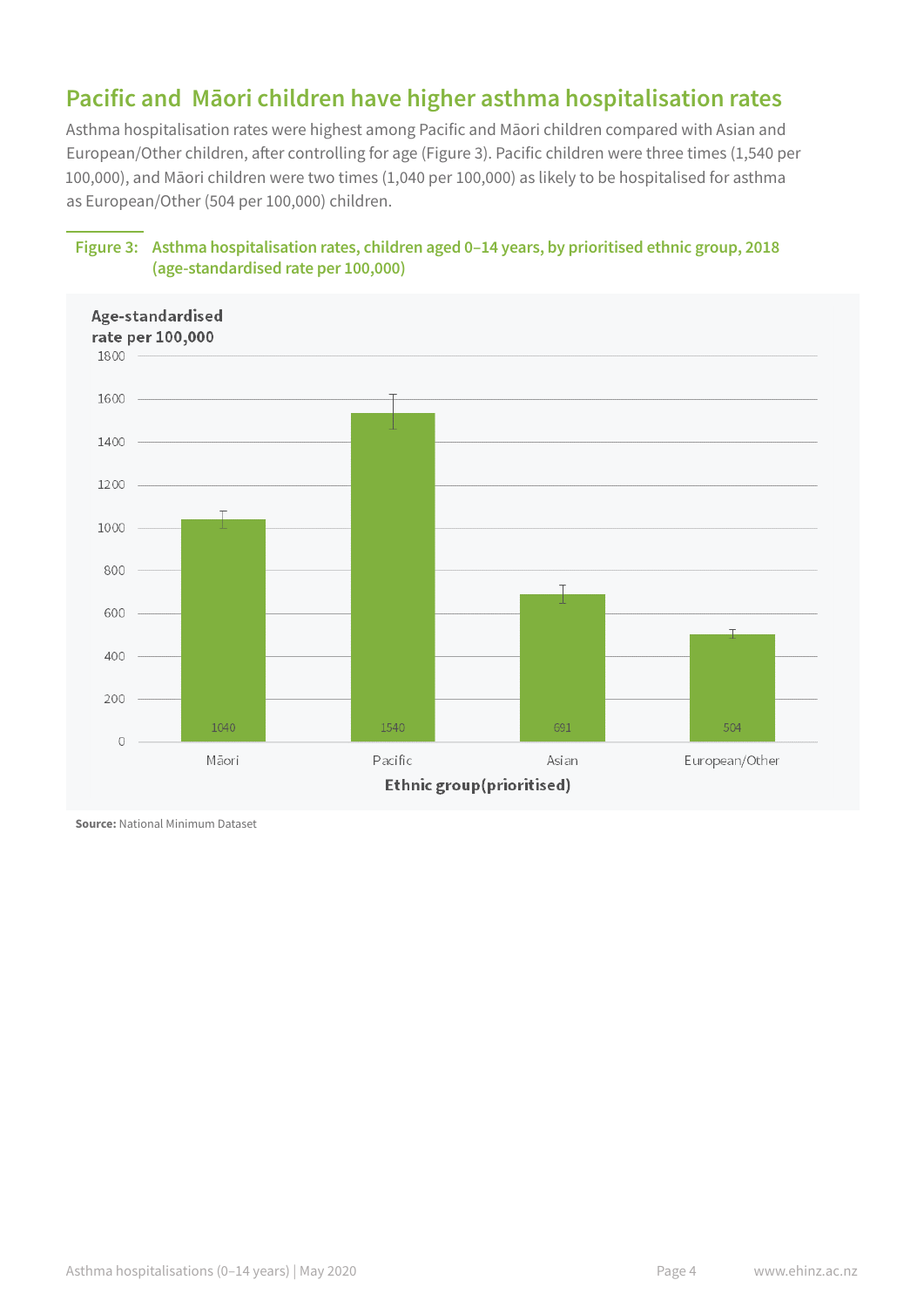The overall rate of asthma hospitalisations increased steadily for all ethnic groups from 2002 to 2018 (Figure 4). However, the asthma hospitalisation rates for Māori, Asian and Pacific children increased sharply between 2017 to 2018 in contrast to the rate for European/Other children. Māori children had the greatest increase of 29% (805 per 100,000 to 1,039 per 100,000), followed by Asian (28%, 541 per 100,000 to 691 per 100,000) and Pacific children (22%, 1256 per 100,000 to 1540 per 100,000). European/Other children also increased during this period but to a lesser degree (increased by 7%).



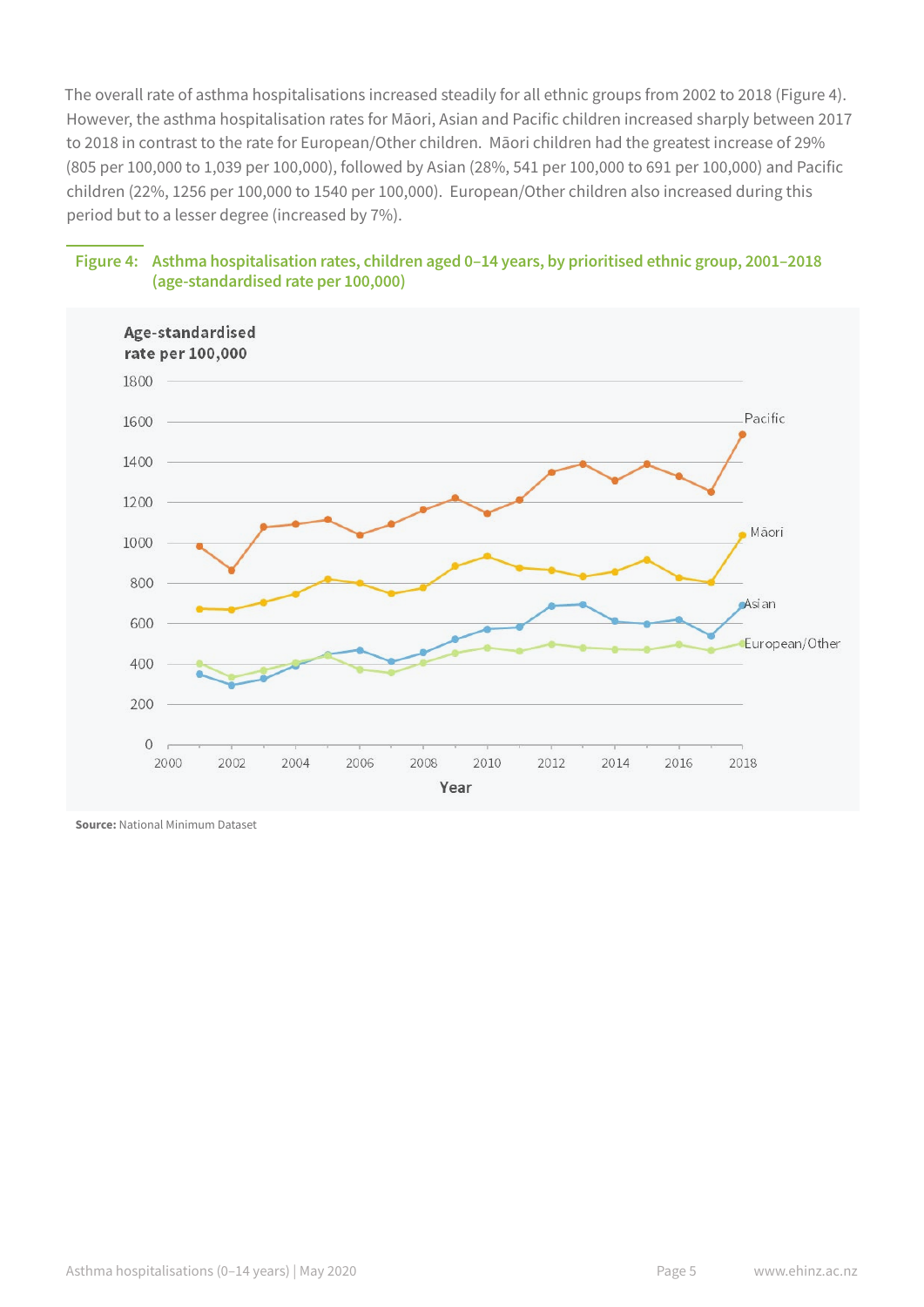# **Higher asthma hospitalisation rates for children in high deprivation areas**

In 2018, the asthma hospitalisation rate was higher for children living in the most deprived areas (NZDep 2013 quintile 5) (1,181 per 100,000) than those in the least deprived areas (quintile 1) (588 per 100,000), after adjusting for age.

Children living in the most deprived areas were two times as likely to be hospitalised for asthma as children in the least deprived areas (adjusted rate ratio 2, 95% confidence interval 1.86–2.16).



#### **Figure 5: Asthma hospitalisation rates, children aged 0–14 years, by NZDep 2013 quintiles, 2018 (age-standardised rate per 100,000)**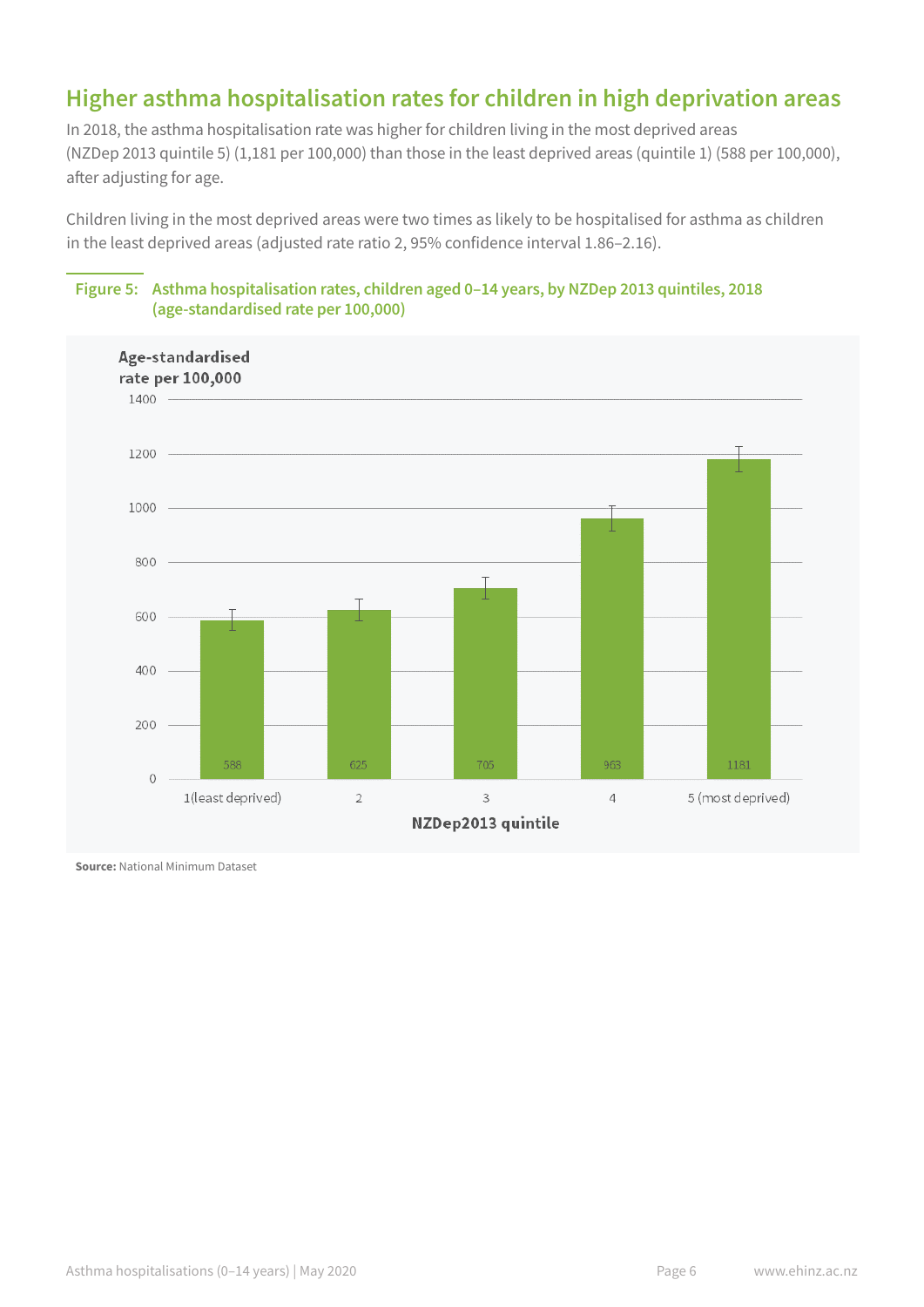# **Highest rates of asthma hospitalisation in Auckland, Lakes, Taranaki and Hutt Valley DHBs**

In 2018, there were substantial regional differences in children's asthma hospitalisation rates. The following DHBs had the highest rates of asthma hospitalisation for children compared to the national rate (Figure 6):

- Auckland (1,267 per 100,000)
- Hutt Valley (1,121 per 100.000)
- Lakes (1,081 per 100,000)
- Hawke's Bay (1,080 per 100,000)

The lowest asthma hospitalisation rates were in:

- South Canterbury (320 per 100,000)
- MidCentral (473 per 100,000)
- Tairāwhiti (475 per 100,000)

#### **Figure 6: Asthma hospitalisation rates, children aged 0–14 years, by District Health Board, 2018 (age-standardised rate per 100,000)**

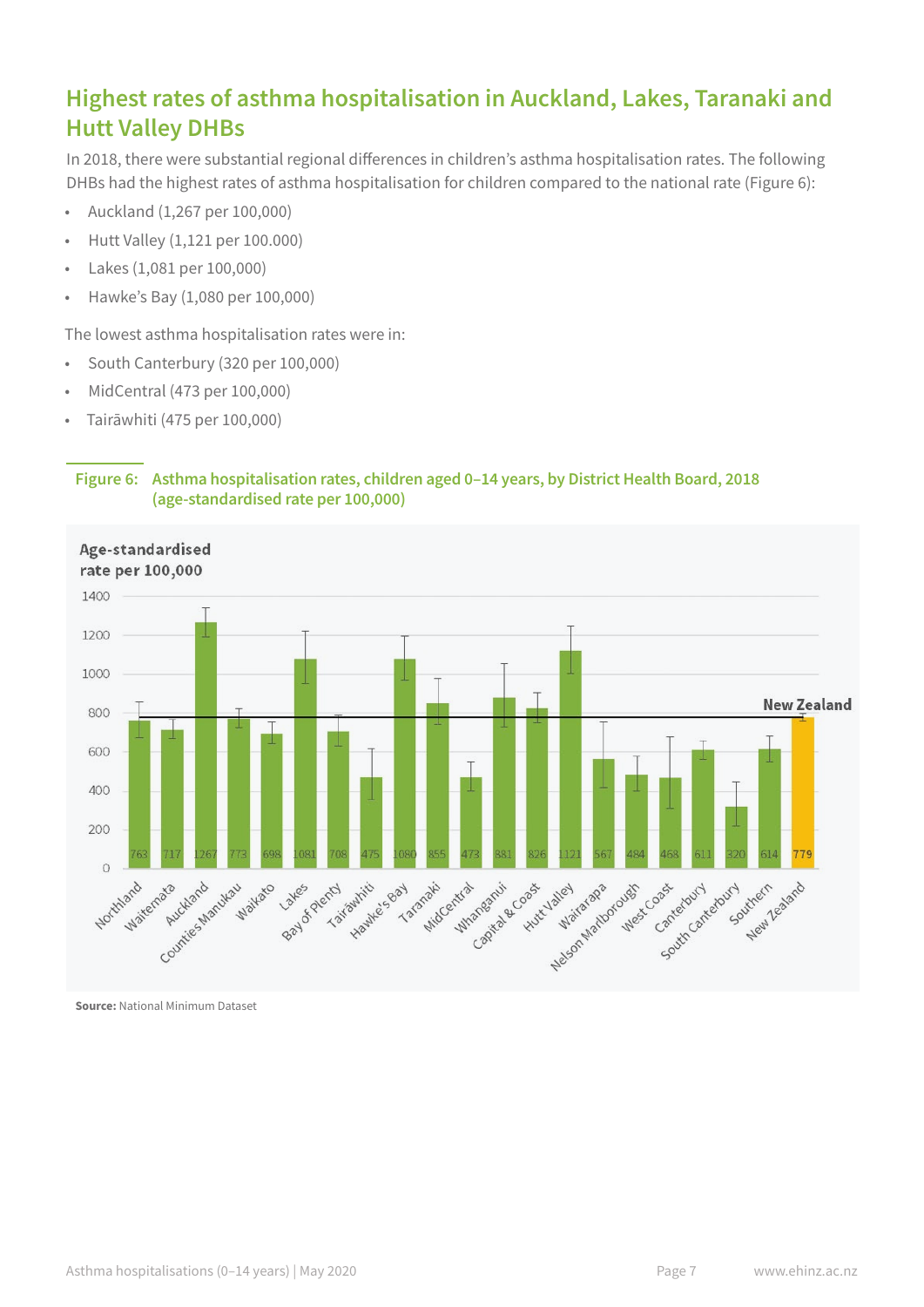# Data for this indicator

Data comes from the National Minimum Dataset, produced by the Ministry of Health. The indicator presents data for acute and semi-acute hospitalisations with asthma (ICD-10-AM J45–J46) or wheeze (R06.2) as the primary diagnosis. Including wheeze is consistent with the approach used by Child Youth and Epidemiology Service (Simpson et al 2017) and Health Quality and Safety Commission (HQSC 2016), to account for paediatricians increasingly diagnosing wheeze instead of asthma, particularly for young children. Analyses excluded overseas visitors, deaths and transfers within and between hospitals. Day cases and emergency department short stays (longer than three hours) have been included, as this is considered to be the best approach for having regional consistency in childhood hospitalisations for medical reasons (HQSC, 2016).

Age-standardised rates have been presented, to account for differences in age structure of population groups. Unless otherwise stated, all differences mentioned in the text between two values are statistically significant at 5% level or less. For additional information, see the metadata link below.

## References

Best Practice. 2008. *Childhood asthma.* URL: **[https://www.pharmac.govt.nz/assets/space-to-breathe-best-practise](https://www.pharmac.govt.nz/assets/space-to-breathe-best-practise-special-edition.pdf)[special-edition.pdf](https://www.pharmac.govt.nz/assets/space-to-breathe-best-practise-special-edition.pdf)** (accessed 9 Mar 2020).

Environmental Health Indicators. 2017. *Asthma hospitalisation (0-14 years)* [Factsheet]. Wellington: Environmental Health Indicators Programme, Massey University.

Health Navigator New Zealand.2020. *Asthma in children.* URL: **[https://www.healthnavigator.org.nz/health-a-z/a/](https://www.healthnavigator.org.nz/health-a-z/a/asthma-children/) [asthma-children/](https://www.healthnavigator.org.nz/health-a-z/a/asthma-children/)** (accessed 9 Mar 2020).

HQSC. 2016. *Atlas of Healthcare Variation Methodology: Asthma.* Wellington: Health Quality and Safety Commission. URL: **[https://www.hqsc.govt.nz/our-programmes/health-quality-evaluation/projects/atlas-of](https://www.hqsc.govt.nz/our-programmes/health-quality-evaluation/projects/atlas-of-healthcare-variation/asthma/)[healthcare-variation/asthma/](https://www.hqsc.govt.nz/our-programmes/health-quality-evaluation/projects/atlas-of-healthcare-variation/asthma/)** (accessed 26 Oct 2017).

Ministry of Health. 2019. *Mortality 2016 data tables: Mortality and Demographic Data - series.* Wellington: Ministry of Health. URL: **[https://www.health.govt.nz/nz-health-statistics/health-statistics-and-data-sets/mortality](https://www.health.govt.nz/nz-health-statistics/health-statistics-and-data-sets/mortality-and-demographic-data-series)[and-demographic-data-series](https://www.health.govt.nz/nz-health-statistics/health-statistics-and-data-sets/mortality-and-demographic-data-series)** (Accessed 8 April 2020).